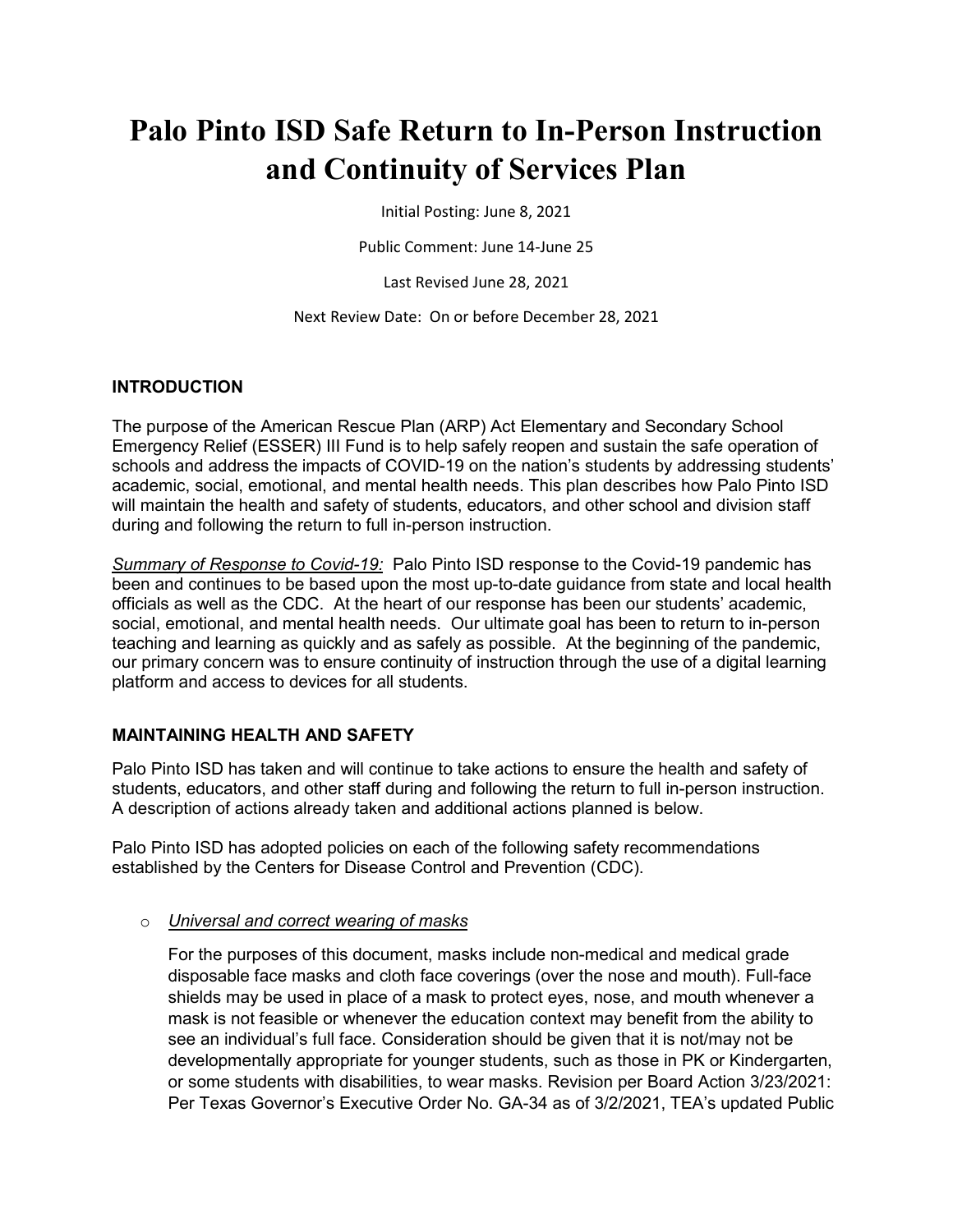Health Planning Guidance as of 3/3/2021, and PPISD's Board action as of 3/23/2021, the day-to-day mandate of wearing masks is optional for students and staff except after an early return from quarantine per CDC's amended guidance as of 12/4/2020, during an increase in confirmed cases defined locally & communicated by administration, or as otherwise specified in our district Public Health Plan.

## o *Modifying facilities to allow for physical distancing*

Student-Teacher Groupings Where feasible without disrupting the educational experience, students will be encouraged to practice social distancing. 1. In classroom spaces we will try placing student desks as far apart as possible. 2. In classrooms where students are regularly within six feet of one another, the district will attempt to provide for more frequent hand washing and/or hand sanitizing. 3. Students will continue to be in self-contained classrooms.

Use of Non-Classroom Spaces 1. When feasible and appropriate (for example, in physical education classes as weather permits), we will attempt to allow students to gather outside, rather than inside, because of likely reduced risk of virus spread outdoors. 2. The district has a plan for entry, exit, and transition procedures that reduce large group gatherings (of students and/or adults) in close proximity. A few examples: • Students will enter one at a time and wait six feet apart outside the entrance while screenings are occurring; visitors will not enter the building other than the office. • There will be convenient markers and posters around the building helping students remember social distancing with ease of understanding. • Lunches are scheduled in such a way that social distancing can be maintained. • Dismissal will be handled to allow for appropriate social distancing; fortunately, because we are a small district, our dismissal is completed very quickly. 3. Restrooms will be closely monitored by staff to ensure social distancing to the greatest extent possible.

## o *Hand washing and Respiratory etiquette*

The district will have hand sanitizer at each entrance. Further, Palo Pinto ISD also has hand sanitizer and hand washing stations with soap and water in every classroom.

Students, teachers, staff, and campus visitors will be encouraged to sanitize and/or wash hands frequently. Palo Pinto ISD will attempt to have students engage in supervised handwashing for at least 20 seconds at least two times each day, in addition to being encouraged to wash hands after using the restroom and before eating. On the first day of school, the district will provide instruction to students on appropriate hygiene practices, including good handwashing techniques. Students, teachers, staff, and campus visitors are encouraged to cover coughs and sneezes with a tissue, and if not available, covered in their elbows. Used tissues will be thrown in the trash, attempts will be made to wash hands immediately with soap and water for at least 20 seconds, or hand sanitizer will be used.

#### o *Cleaning and maintaining healthy facilities, including ventilation*

Palo Pinto ISD will institute more frequent cleaning practices, including additional cleaning by janitorial staff, as well as provide the opportunity for children to clean their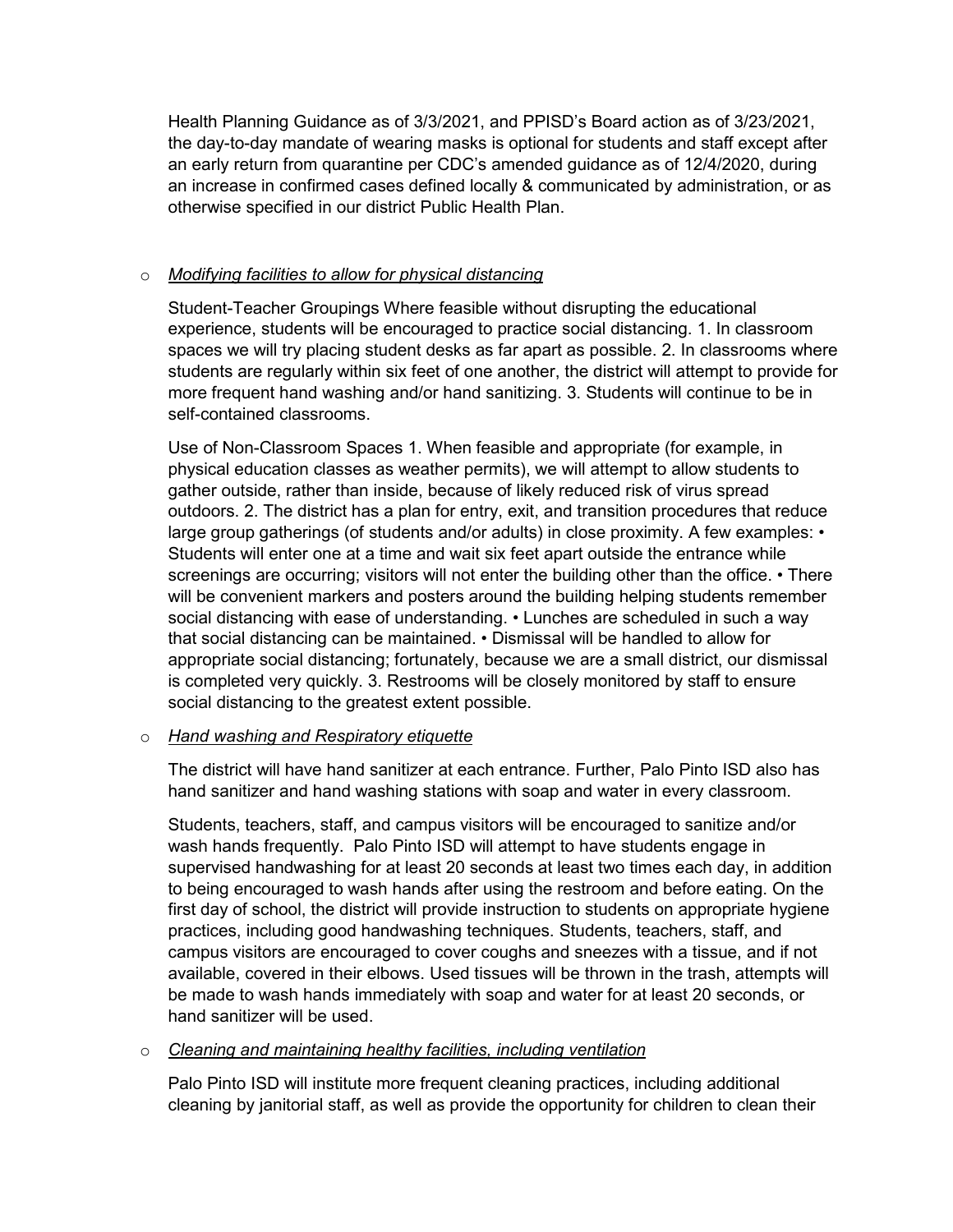own spaces before and after they are used, in ways that are safe and developmentally appropriate. The district will arrange for additional cleaning and disinfecting of surfaces that are touched in common throughout the day. This includes objects such as door handles, common tables/desks, shared supplies, light switches, pencil sharpeners, sanitizer and soap dispensers, toys/equipment, and high touch devices such as shared laptops, keyboards, and mice. The district will attempt to arrange for cleaning of commonly touched surfaces in rooms between different class groups, if the same room will be used by multiple class groups (such as labs, gyms, cafeteria, etc.).

#### o *Contact tracing in combination with isolation and quarantine*

Stay-at-Home Period for Close Contacts of Individuals Who Tested Positive For individuals who are close contacts to individuals who tested positive, a 14-day stay-athome period was previously advised by the CDC based on the incubation period of the virus.

As of December 2, 2020, the CDC amended their guidance to allow two shorter options (not requirements) for the stay at-home period. Based on current CDC guidance, the stay-at-home period can end for individuals experiencing no symptoms:

- On Day 10 after close contact exposure without testing,

If individuals return to school from these shorter stay-at-home windows, they should regularly monitor themselves for symptoms to ensure they remain symptom-free and take appropriate precautions (e.g., more consistent mask usage) for the duration of the 14-day incubation period. During times of exception, individuals must maintain at least 6 feet between themselves and another person. PPISD maintains the right to revise requirements as needed to ensure utmost safety for its constituents.

Finally, the CDC has also advised that critical infrastructure services—which includes schools—may permit close contact staff members who are asymptomatic to continue to work in select instances when it is necessary to preserve school operations. Per the CDC, this option should be used only in limited circumstances. When using this option, school systems may consider adding additional protocols to increase monitoring for these individuals, which might include the use of COVID-19 tests. Taking into account all of the above, school systems may apply any of the following stay-at-home periods to those individuals who are identified as close contacts. Specifically, the stay-at-home period can be:

- 10 days after the last close contact, so long as they continue to monitor themselves daily for symptoms and take appropriate/required precautions through day 14;

- continue to monitor themselves daily for symptoms and take appropriate/required precautions through day 14;

For staff who are necessary to preserve school operations, school systems can choose not to require any stay-at-home period, so long as the affected staff continue to monitor themselves daily for symptoms and take appropriate/required precautions through day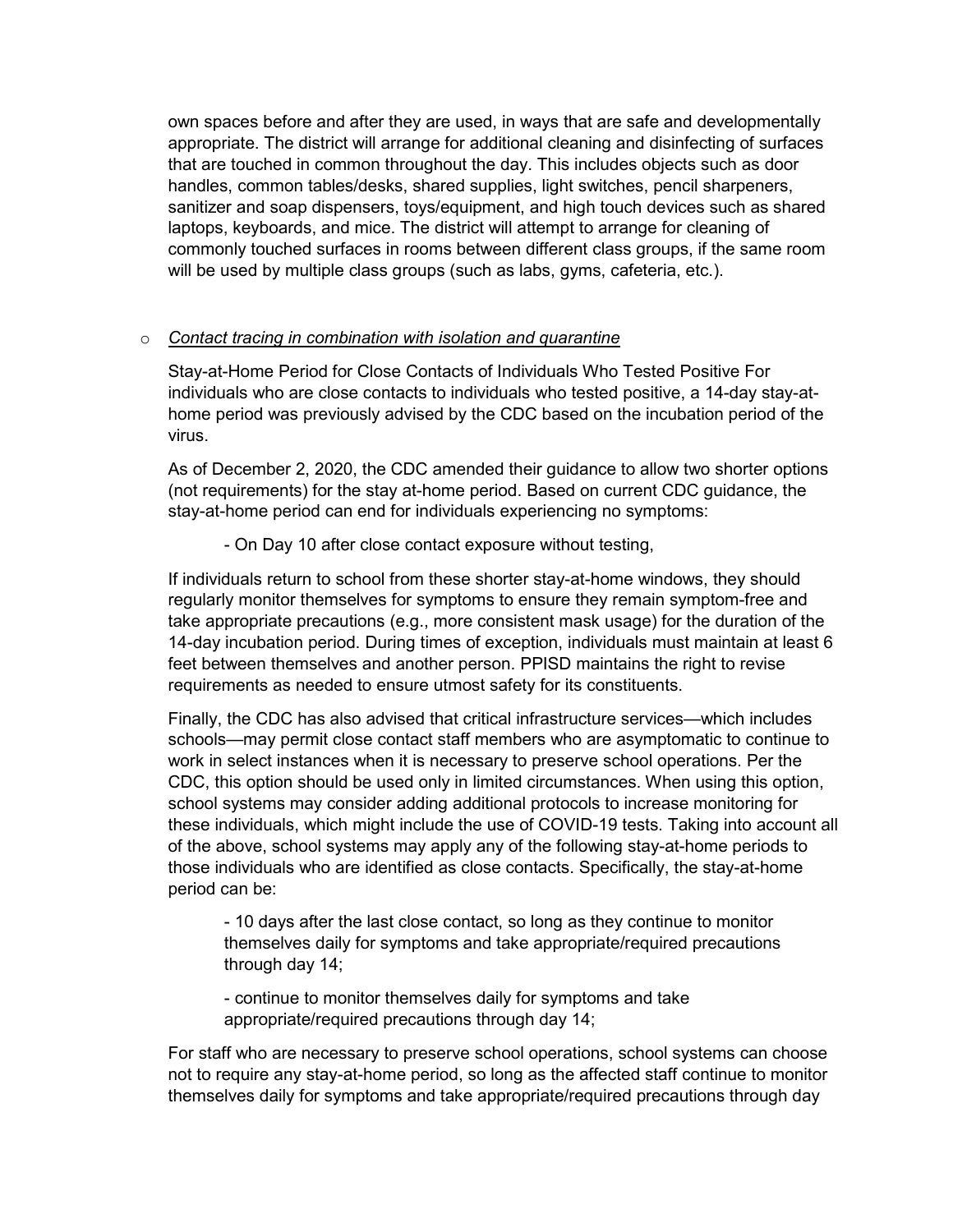14, and schools can consider the use of rapid tests for these individuals 14 days after the last close contact

Palo Pinto ISD will remain (and continue to be) in close communication with the local

health department officials.

o Diagnostic and screening testing

A weekly required self-screening, as well as school-based temperature checks are implemented; a temperature of 99.5 or higher required additional screening.

o *Effort to provide vaccinations to school communities* 

In coordination with the local health departments, all school staff members had access to vaccinations with release time provided; communication regarding student vaccinations and locations within our school facilities has been established.

o *Appropriate accommodations for children with disabilities with respect to health and safety policies*

Accommodations regarding mask wearing have been provided on a case by case basis. Teaching staff are provided PPE when working with students that could not be masked due to physical limitations.

o *Coordination with state and local health officials*

There has been extensive coordination with state and local health officials regarding school opening practices and procedures, school closings, and mitigation strategies.

## **CONTINUITY OF SERVICES**

Palo Pinto ISD has taken and will continue to take actions to ensure continuity of services, including but not limited to services to address students' academic needs and students' and staff social, emotional, mental health, and other needs.

o *Academic Needs*

Using our data, Palo Pinto ISD will prepare the campus staff as teachers of both oncampus and virtual instructors. As the number of students may change over the course of the year, teacher assignments may also change to accommodate serving each student in either remote or online instruction.

In order to maintain the movement of students between remote and on-campus learning, it is paramount that we maintain fidelity in the classroom. As students potentially flow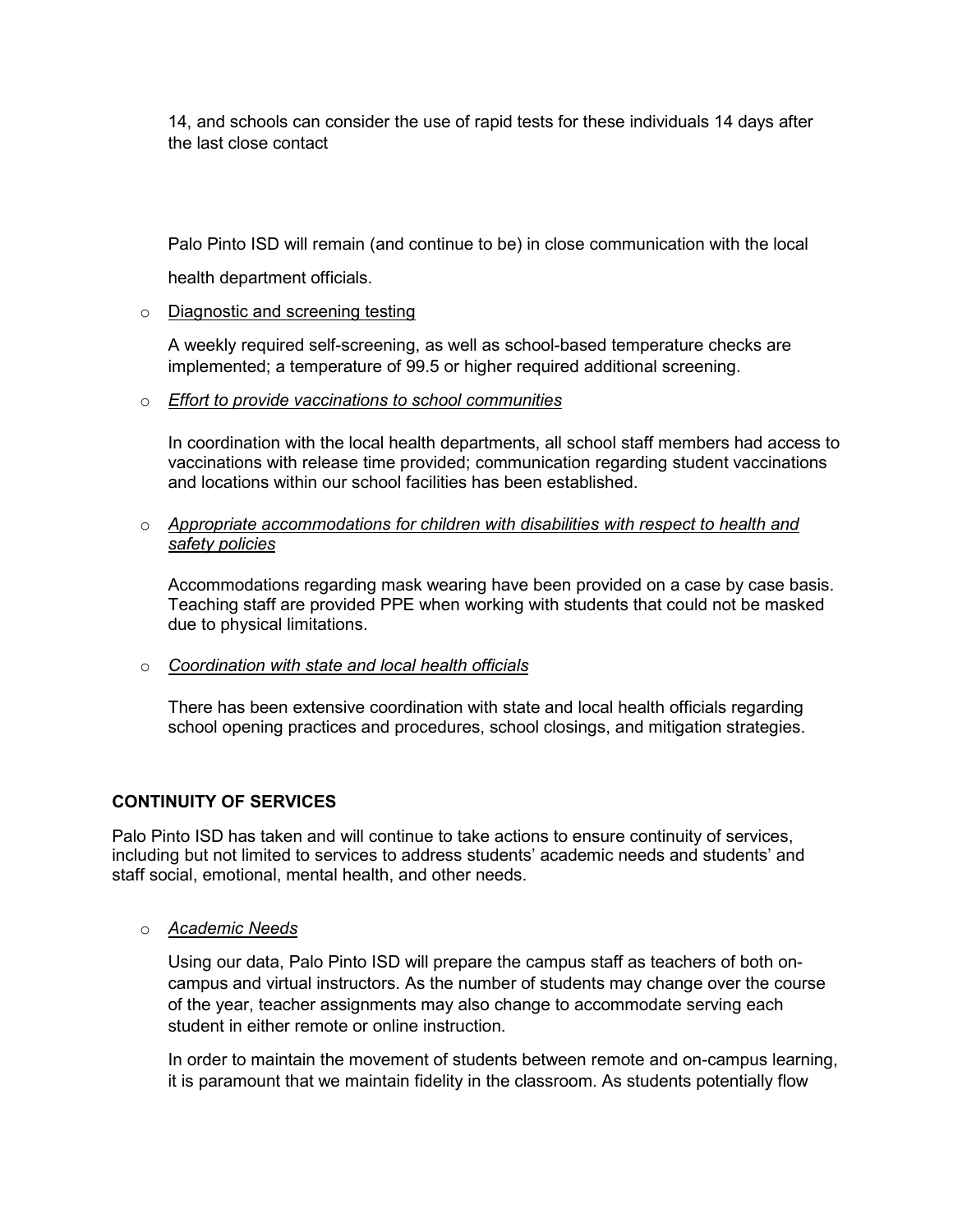from remote to on campus or on-campus to remote, our goal is to maintain a consistency in learning so students will maintain growth.

Instructional Schedule Description: Students and teachers will have time to interact and build a community of learners in both on-campus and remote pathways. Students in remote settings will have schedules provided that matches or exceeds the following daily minimum across all grade levels. While we understand this schedule is dependent upon the percentages of remote learners and the evolving confirmed cases in our county, the proposed schedules are a guide for planning purposes. The implementation model provided is subject to change.

Palo Pinto ISD teachers are deployed based on their strengths to be instructors in either remote and on campus pathways. In the event that circumstances change in our community, all Palo Pinto ISD teachers will quickly pivot to remote learning if needed. From the beginning of the school year, all teachers will design lessons in our LMS for on-campus learners, remote learners, and intermittent learners. There is likely to be student movement across models, and we at Palo Pinto ISD are prepared to make this as seamless as possible.

- Daily schedules are provided to parents and students weekly. Students in this grade will need higher levels of support.
- Content for core subject areas are provided through the adopted curriculum and supplemented by our campus instructional resources. Some videos will be accompanied by a paper packet, to reinforce fine motor skills. Students who do not have access to the internet will receive prerecorded videos to accompany the paper packets at time of pick up.
- Office hours are held during teacher conferences and afterschool.
- Appointments can be made by teacher and/or student/parent during teacher connection time to answer questions, remediate instruction, or to reteach difficult material.
- The instructional materials provided through the Google Classroom will help to address students with disabilities, RTI, 504 and English Learners. Instruction and instructional materials with meet each individual's IEP and/or accommodations.
- Students will frequently and consistently use Google Classroom. The expectation will be a full day of instruction via learning activities collected through teacherassigned lessons while engaging with and supporting students through classroom discussions, online lessons, and the completion of assignments. Teachers will arrange regular check-ins with students - either one-on-one, or small group settings.

Academic interventions and enrichments: Students with Disabilities For students with disabilities (SPED,504, RTI), the Palo Pinto ISD special education teacher will work with general education teachers, students, and families to minimize barriers the students may experience in a remote setting. Our goal is to create multiple means of engagement through IEPs, 504 plans, and Individual Accommodations Plans (IAPs) to generate student interest and motivation for learning, represent the information and content differently by providing leveled and personalized learning, and provide more affirmative and corrective feedback.